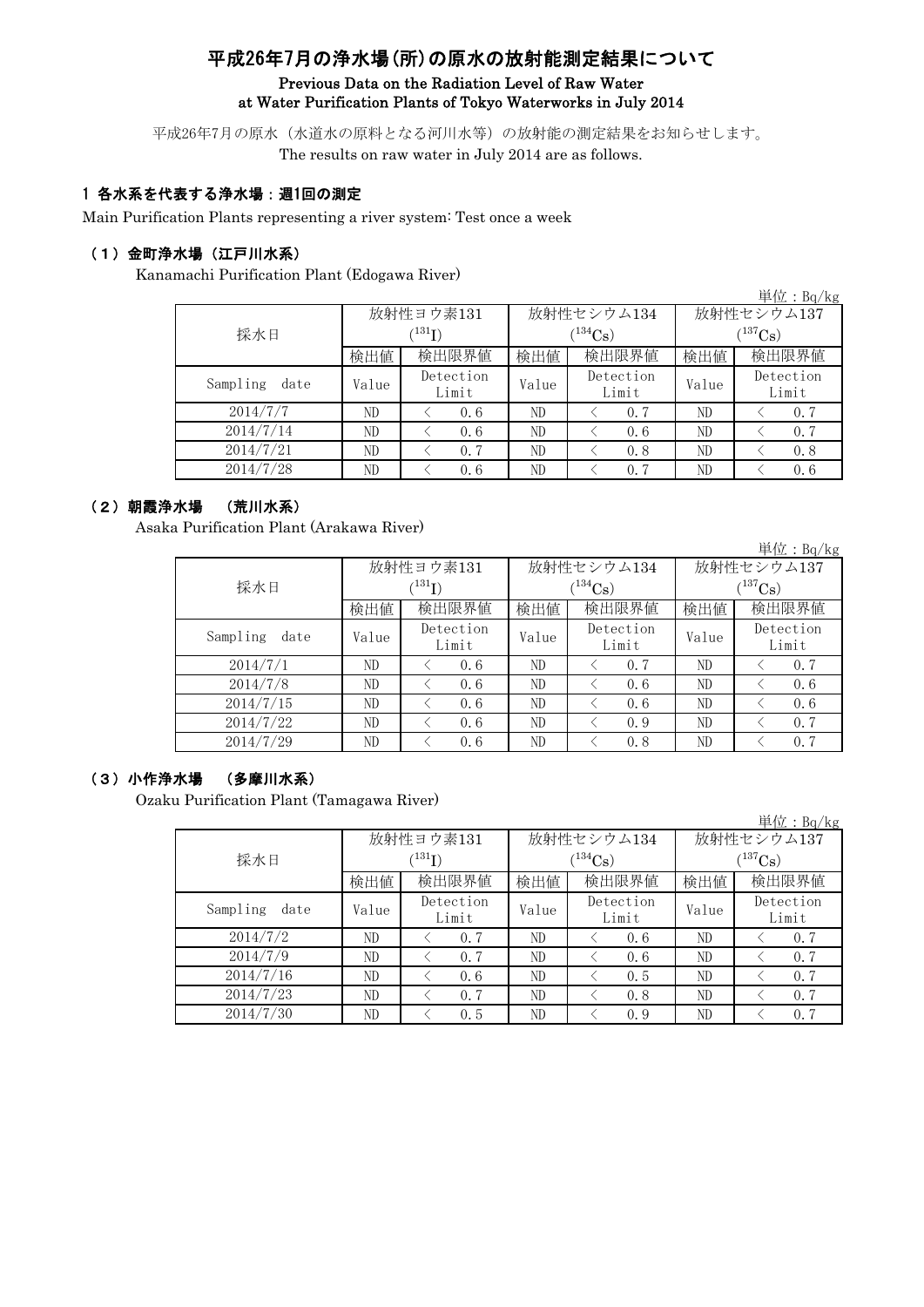# (4)東村山浄水場 (多摩川・荒川水系)

Higashi-murayama Purification Plant (Tamagawa・Arakawa River)

|                  |       |                             |       |                    |              | 単位: Bq/kg          |  |
|------------------|-------|-----------------------------|-------|--------------------|--------------|--------------------|--|
|                  |       | 放射性ヨウ素131                   |       | 放射性セシウム134         | 放射性セシウム137   |                    |  |
| 採水日              |       | $^{\prime 131} \mathrm{I})$ |       | $(134)$ Cs         | $(^{137}Cs)$ |                    |  |
|                  | 検出値   | 検出限界値                       | 検出値   | 検出限界値              | 検出値          | 検出限界値              |  |
| Sampling<br>date | Value | Detection<br>Limit          | Value | Detection<br>Limit | Value        | Detection<br>Limit |  |
| 2014/7/3         | ND    | 0.7                         | ND    | 0.7                | ND           | 0.6                |  |
| 2014/7/10        | ND    | 0.7                         | ND    | 0.9                | ND           | 0, 6               |  |
| 2014/7/17        | ND    | 0.7                         | ND    | 0.8                | ND           | 0.6                |  |
| 2014/7/24        | ND    | 0, 6                        | ND    | 0.5                | ND           | 0.8                |  |
| 2014/7/31        | ND.   | 0.6                         | ND    | 0.6                | ND           | 0.7                |  |

#### (5)長沢浄水場 (相模川水系)

Nagasawa Purification Plant (Sagamigawa River)

|                  |                             |                    |       |                    |             | 単位: $Bq/kg$        |  |
|------------------|-----------------------------|--------------------|-------|--------------------|-------------|--------------------|--|
|                  |                             | 放射性ヨウ素131          |       | 放射性セシウム134         | 放射性セシウム137  |                    |  |
| 採水日              | $\langle ^{131}\mathrm{I})$ |                    |       | $(134)$ Cs)        | $(137)$ Cs) |                    |  |
|                  | 検出値                         | 検出限界値              | 検出値   | 検出限界値              | 検出値         | 検出限界値              |  |
| Sampling<br>date | Value                       | Detection<br>Limit | Value | Detection<br>Limit | Value       | Detection<br>Limit |  |
| 2014/7/4         | ND.                         | 0.6                | ND    | 0.7                | ND          | 0.6                |  |
| 2014/7/11        | ND                          | 0.6                | ND    | 0.7                | ND          | 0.7                |  |
| 2014/7/18        | ND.                         | 0.6                | ND    | 0.6                | ND          | 0.6                |  |
| 2014/7/25        | ND                          | 0.7                | ND    | 0.8                | ND          | 0.5                |  |

#### 2 その他の主要浄水場:概ね月1回の測定

Other Main Purification Plants: Test mostly once a month

|                     |                            |                  |       |                    |       |                       |            | 単位:Bq/kg              |
|---------------------|----------------------------|------------------|-------|--------------------|-------|-----------------------|------------|-----------------------|
|                     |                            |                  |       | 放射性ヨウ素131          |       | 放射性セシウム134            | 放射性セシウム137 |                       |
| 浄水所                 | 水源                         | 採水日              |       | $(^{131}I)$        |       | $(^{134}\mathrm{Cs})$ |            | $(^{137}\mathrm{Cs})$ |
|                     |                            |                  | 検出値   | 検出限界値              | 検出値   | 検出限界値                 | 検出値        | 検出限界値                 |
| Monitoring<br>point | Water<br>resource          | Sampling<br>date | Value | Detection<br>Limit | Value | Detection<br>Limit    | Value      | Detection<br>Limit    |
| 三郷<br>Misato        | 江戸川水系<br>Edogawa<br>River  | 2014/7/1         | ND    | 0.7<br>$\lt$       | ND    | 0.7<br>$\lt$          | ND         | 0.8<br>$\langle$      |
| 三園<br>Misono        | 荒川水系<br>Arakawa<br>River   | 2014/7/1         | ND    | 0.7<br>$\langle$   | ND    | 0.6<br>$\langle$      | ND         | 0.7<br>$\langle$      |
| 砧<br>Kinuta         | 多摩川水系<br>Tamagawa<br>River | 2014/7/2         | ND    | 0.9<br>$\lt$       | ND    | 0.8<br>$\langle$      | ND         | 0.9<br>$\lt$          |
| 境<br>Sakai          | 多摩川水系<br>Tamagawa<br>River | 2014/7/3         | ND    | 0.7<br>$\lt$       | ND    | 0.7<br>$\lt$          | ND         | 0.6<br>$\lt$          |
| 砧下<br>Kinutashimo   | 多摩川水系<br>Tamagawa<br>River | 2014/7/9         | ND    | 0.8<br>$\lt$       | ND    | 0.8<br>$\lt$          | ND         | 0.6<br>$\langle$      |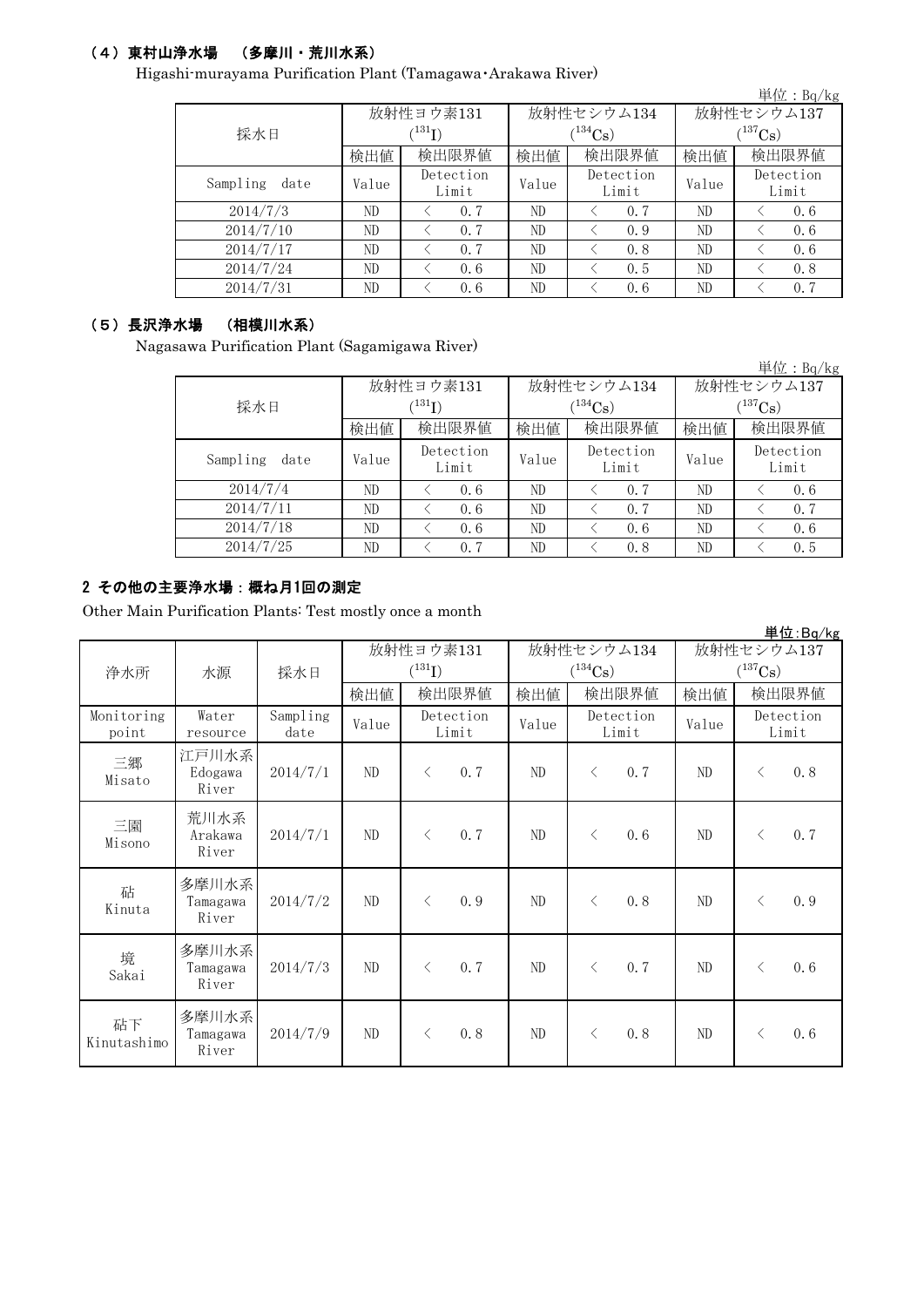## 3 多摩地区等の表流水・伏流水・浅井戸を水源とする浄水所:概ね月1回の測定

Water purification plants using surface water, subsoil water, or shallow well water in Tama Area: Test mostly once a month

|                  |                  |                |                    |       |                    |                | 単位: $Bq/kg$        |
|------------------|------------------|----------------|--------------------|-------|--------------------|----------------|--------------------|
|                  |                  | 放射性ヨウ素131      |                    |       | 放射性セシウム134         | 放射性セシウム137     |                    |
| 浄水所              | 採水日              |                | $(^{131}I)$        |       | $(^{134}Cs)$       | $(^{137}Cs)$   |                    |
|                  |                  | 検出値            | 検出限界値              | 検出値   | 検出限界値              | 検出値            | 検出限界値              |
| Monitoring point | Sampling<br>date | Value          | Detection<br>Limit | Value | Detection<br>Limit | Value          | Detection<br>Limit |
| 戸倉<br>Tokura     | 2014/7/7         | ND             | 0.6<br>$\langle$   | ND    | 0.5<br>$\langle$   | ND             | 0.6<br>$\lt$       |
| 乙津<br>Ottsu      | 2014/7/7         | N <sub>D</sub> | 0.7<br>$\langle$   | ND    | $\lt$<br>0.7       | N <sub>D</sub> | 0.7<br>$\lt$       |
| 日原<br>Nippara    | 2014/7/9         | ND             | $\lt$<br>0.6       | ND    | $\lt$<br>0.7       | ND             | 0.8<br>$\lt$       |
| 氷川<br>Hikawa     | 2014/7/9         | ND             | $\langle$<br>0.7   | ND    | 0.6<br>$\lt$       | ND             | 0.7<br>$\langle$   |
| 棚沢<br>Tanasawa   | 2014/7/15        | ND             | 0.7<br>$\langle$   | ND    | 0.6<br>$\langle$   | ND             | 0.7<br>$\langle$   |
| 大丹波<br>0taba     | 2014/7/15        | ND             | 0.8<br>$\langle$   | ND    | $\langle$<br>0.6   | ND             | 0.7<br>$\langle$   |
| 深沢<br>Fukasawa   | 2014/7/16        | ND             | 0, 6<br>$\langle$  | ND    | 0, 7<br>$\lt$      | ND             | 0.6<br>$\lt$       |
| 小河内<br>Ogouchi   | 2014/7/22        | ND             | 0.6<br>$\langle$   | ND    | 0.7<br>$\langle$   | ND             | 0.8<br>$\langle$   |
| 桧村<br>Himura     | 2014/7/22        | ND             | 0.7<br>$\langle$   | ND    | 0.7<br>$\langle$   | ND             | 0.8<br>$\langle$   |

## <表流水を水源とする浄水所> <surface water>

## <伏流水を水源とする浄水所> <subsoil water>

|                       |                  |                |                    |                |                       |                | 単位: Bq/kg             |  |
|-----------------------|------------------|----------------|--------------------|----------------|-----------------------|----------------|-----------------------|--|
|                       |                  |                | 放射性ヨウ素131          |                | 放射性セシウム134            |                | 放射性セシウム137            |  |
| 浄水所                   | 採水日              |                | $(^{131}I)$        |                | $(^{134}\mathrm{Cs})$ |                | $(^{137}\mathrm{Cs})$ |  |
|                       |                  | 検出値            | 検出限界値              | 検出値            | 検出限界値                 | 検出値            | 検出限界値                 |  |
| Monitoring point      | Sampling<br>date | Value          | Detection<br>Limit | Value          | Detection<br>Limit    | Value          | Detection<br>Limit    |  |
| 千ヶ瀬第二<br>Chigasedaini | 2014/7/8         | ND             | 0.7<br>$\langle$   | ND             | $\langle$<br>0.6      | ND             | 0.7<br>$\langle$      |  |
| 日向和田<br>Hinatawada    | 2014/7/8         | N <sub>D</sub> | 0.7<br>$\langle$   | N <sub>D</sub> | $\langle$<br>0.7      | N <sub>D</sub> | 0.6<br>$\langle$      |  |
| 成木<br>Nariki          | 2014/7/14        | ND             | 0.7<br>$\lt$       | N <sub>D</sub> | $\langle$<br>0.9      | ND             | 0.7<br>$\langle$      |  |
| 二俣尾<br>Futamatao      | 2014/7/14        | ND             | 0.7<br>$\langle$   | N <sub>D</sub> | 0.5<br>$\lt$          | ND             | $\langle$<br>0.6      |  |
| 沢井第一<br>Sawaidaiichi  | 2014/7/23        | N <sub>D</sub> | 0.7<br>$\langle$   | N <sub>D</sub> | 0.6<br>$\lt$          | ND             | 0.7<br>$\langle$      |  |
| 沢井第二<br>Sawaidaini    | 2014/7/23        | ND             | 0.7<br>$\langle$   | N <sub>D</sub> | 0, 8<br>$\langle$     | ND             | 0.5<br>$\lt$          |  |
| 高月<br>Takatsuki       | 2014/7/24        | ND             | 0.8<br>$\lt$       | N <sub>D</sub> | 0.7<br>$\langle$      | ND             | 0.8<br>$\langle$      |  |
| 御岳山<br>Mitakesann     | 2014/7/24        | ND             | 0.7<br>$\langle$   | ND             | $\lt$<br>0, 6         | ND             | 0.7<br>$\langle$      |  |